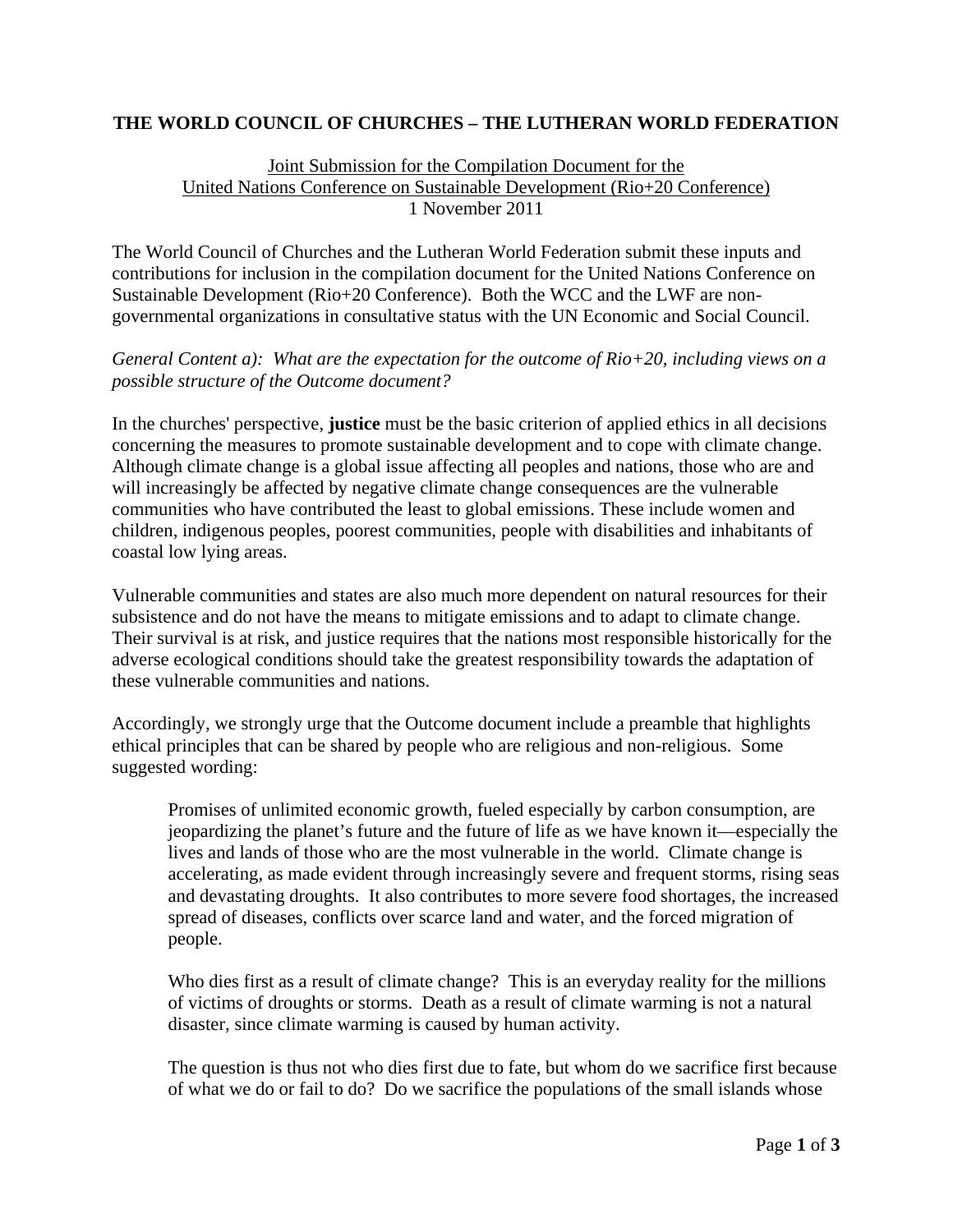land disappears? The children in the slums of the megacities who suffer from hunger because of high food prices? Older people in industrialized countries who are infected by new diseases due to climate change? The victims of storms or broken dams? (These questions posed by Christoph Stueckelberger in *God, Creation and Climate Change: Spiritual and Ethical Perspectives* – LWF Studies, July 2009, p. 47.)

We must begin to live sustainably—in such a way as not to detract from the potential quality of life of future generations.

*General Content b): What are the comments on existing proposals?* 

There should be specific and measurable goals. One positive example would be the *Sustainable Development Goals* proposed by the Governments of Colombia and Guatemala.

*General Content c): What are the views on implementation and how to close the implementation gap?* 

A binding outcome treaty would be desirable. There should be economic incentives for behavior that promotes sustainable development and that mitigates climate change, and economic disincentives for behavior that does not.

*General Content d): What specific cooperation mechanisms are envisaged?* 

No specific comments.

## *Specific Content a): Objective of the Conference*

The Conference should lift up human rights mechanisms as major instruments to hold governments and the private sector accountable. A clearly integrated human rights framework would include the right to development, the right to food, the right to clean water and sanitation, the right to housing, the right to medical care, the right to education, and so forth.

## *Specific Content b): Green Economy*

 The Conference should reflect the ethical insights that a green and just economy has to be measured according to the well-being of all and not just a few. In particular, this time-honored ethical measure should be applied: what is the situation of the poor and most vulnerable, especially women and children.

Going toward a green economy must mean that externalities are included in the price of products (e.g., by taxes or other means). Policies should be made from the perspective of small-holder farmers and small businesses (as opposed to the perspective of powerful large corporations).

In particular, a less wasteful and more efficient use of natural resources, including water, is vitally important. The question, however, is how to ensure control over and access to these resources for those sections of society who are less "competitive" (e.g., as small farmers compete